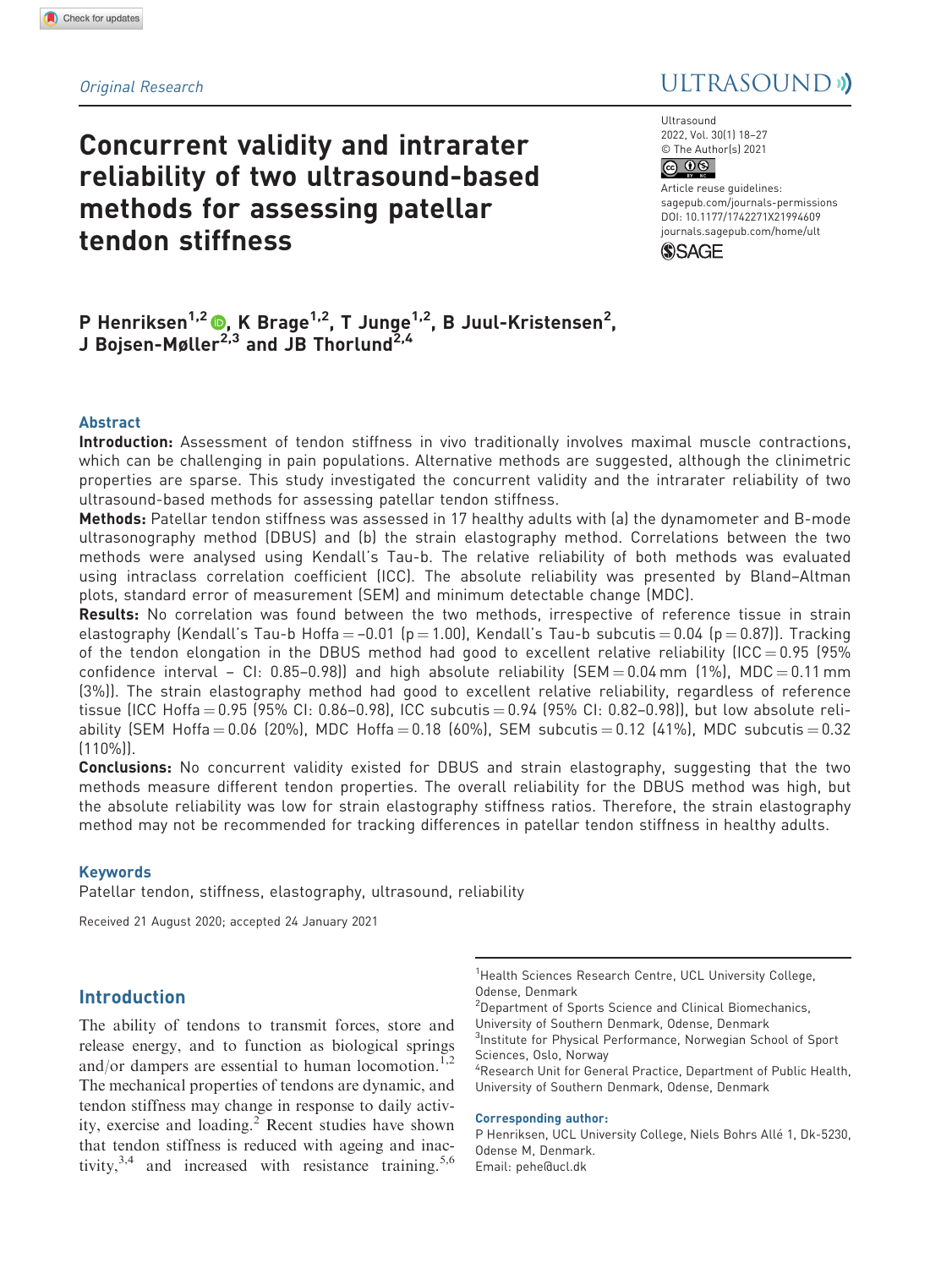Mechanical properties of tendons play a role for function of the muscle–tendon unit, and optimal stiffness is considered relevant for performance and hypothetically also to reduce injury risk.<sup>2,7</sup> The ability to evaluate mechanical properties of the tendon, such as structural stiffness, is therefore important in relation to clinical rehabilitation and likely also in performance settings.

Assessment of tendon stiffness in vivo in humans requires sophisticated equipment and specialized knowledge.<sup>2,8</sup> Different direct and indirect methods using acoustoelastic strain gauges $9$  or measurement of electromechanical delay<sup>10,11</sup> have been applied. However, assessment of tendon stiffness based on corresponding values of tendon force (measured by force dynamometer) and tendon deformation (measured by use of B-mode ultrasonography) is considered best practice, and has shown to be valid and reliable.<sup>2,8,12,13</sup> Nonetheless, certain limitations to the method do exist. $8$  In particular, the assessment of tendon stiffness by use of dynamometer and B-mode ultrasonography recordings (DBUS) can be somewhat challenging, as participants are required to perform a ramped maximal voluntary contraction (MVC).

Recently strain elastography (SEL) has been applied to assess tendon stiffness in the patellar tendon<sup>14–19</sup> and the supraspinatus tendon.<sup>20,21</sup> SEL measures the amount of tissue strain in specific regions of interest (ROIs) after application of an external compression and is often related in relative terms to stiffness of the surrounding tissues.<sup>22,23</sup> In this way, SEL can provide information of the relative stiffness between different types of tissues.<sup>22,23</sup> During measurements with SEL, the participant remains passive, which can be an advantage for injured or fragile populations. Two recent studies focused on intra- and interrater reliability for SEL applied to the patellar tendon and concluded that tendon site, operator experience and US system influence the reproducibility.<sup>18,19</sup> However, this method is still in its infancy and requires further validation. When applying SEL, use of a reference stiffness of an adjacent tissue is recommended. An adjacent tissue to the patellar tendon could be Hoffa's fat pad $15,16$  or subcutaneous fat,  $14,17$  but whether one type of tissue is superior to another in terms of reliability is unknown.

The aim of this study was two-fold: (1) to investigate the concurrent validity of the DBUS and the SEL method for assessing patellar tendon stiffness in a healthy, adult population and (2) to evaluate the intrarater reliability of both methods.

## Materials and methods

## **Participants**

A random sample was recruited among staff and students via flyers and social media at two higher educational institutions in Denmark. Heterogeneity of the sample, with regard to age, sex and daily activity level, was intended in order to ensure variation in tendon stiffness measures. Inclusion criteria were adults aged 18–75 years. Exclusion criteria were general and known rheumatic or neurological diseases, diagnosed patellar tendinopathy, a body height exceeding 190 cm (due to length of ultrasound transducer), pregnancy, childbirth or knee surgery within the past year, and inability to speak and understand Danish. The experimental protocol was approved by The Regional Scientific Ethics Committee for Southern Denmark (jnr. S-20170052 HJD/csf), reported to the Danish Data Protection Agency and written informed consent was obtained from all participants.

## **Procedures**

On the same day, the patellar tendon stiffness of the participants was assessed using two methods: (1) the DBUS method $8,12,24$  and (2) the SEL method with both Hoffa's fat pad $15,16$  and the subcutaneous  $fat^{14,17}$  as reference tissues.

Upon arrival, the participants' height and weight were recorded. The femur length was measured as the distance between the superior part of the greater trochanter and the lateral condyle of the femur in a standing position. After a standardized warm-up protocol, consisting of five minutes of ergometer cycling at 100 W to 120 W, the participants' patellar tendon stiffness was assessed; firstly, from DBUS recordings, and immediately after from SEL. The procedures lasted 30–40 minutes in total.

# Dynamometer and B-mode ultrasonography recordings

Participants were placed and strapped into a rigid custom-built chair with the hip and knee joint positioned in  $90^\circ$  flexion. A strain gauge was mounted perpendicular to the dominant lower leg, 3.5 cm proximal to the lateral malleolus via a steal rod and a cuff. The external moment arm was measured as the distance from the lateral aspect of the knee joint line to the point of force application at the centre of the strain gauge cuff (Figure 1).

A 15 MHz linear ultrasound transducer (Logiq S7, GE Healthcare, Milwaukee, USA) was positioned anteriorly ensuring that the distal part of the patellar, the patellar tendon and the proximal part of tibia were visible within the US image field to enable recording of tendon length changes during contractile efforts. 8,12,24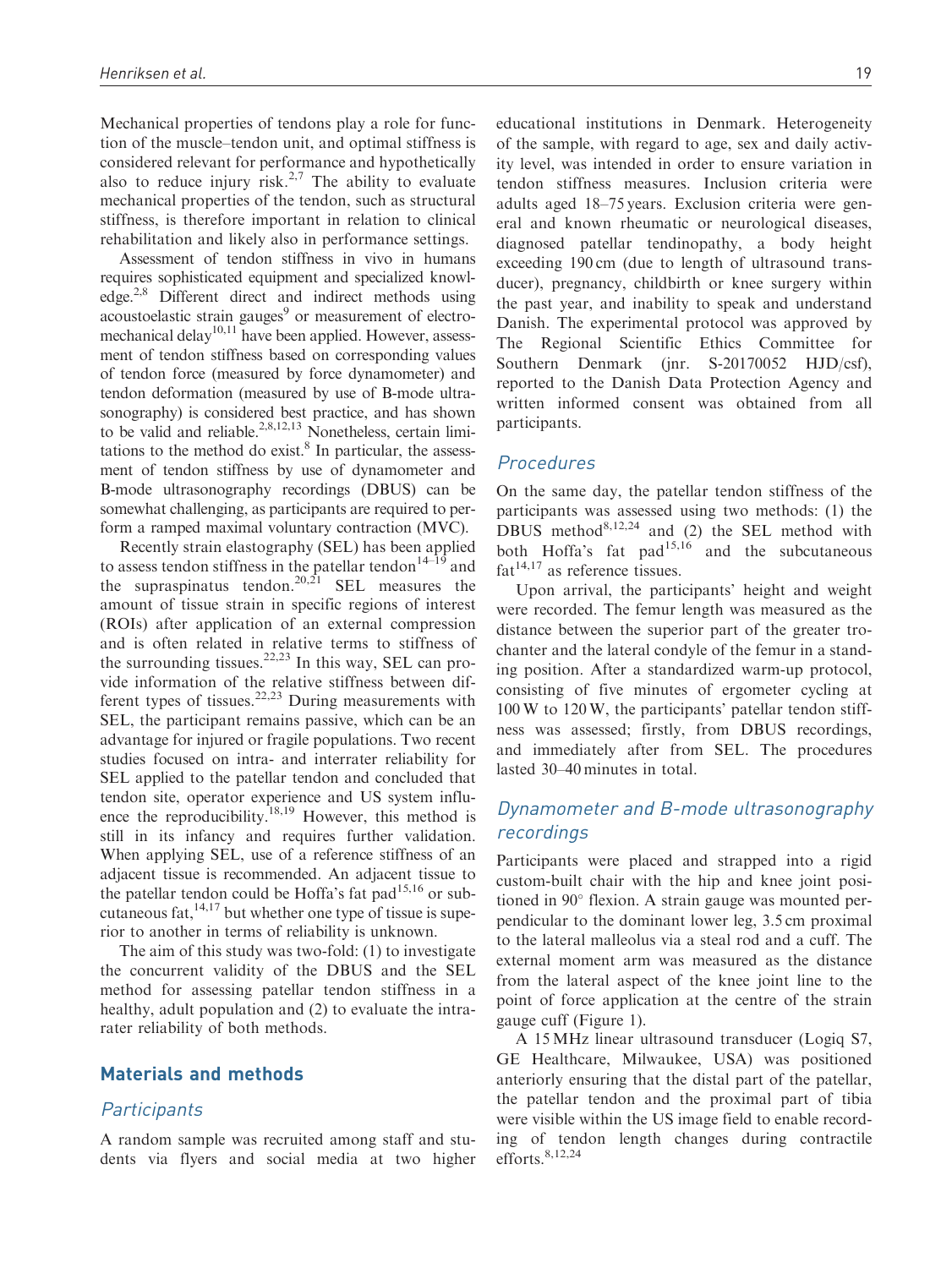

Figure 1. (a) Measurement of patellar tendon stiffness in a 65-year-old woman. Subjects were seated in a custom-made rigid chair with hips and knees flexed to 90°, with a leg-cuff mounted to their lower leg and with the ultrasound transducer positioned so both patella and tibia were visualised. (b) An example of synchronized and polynomial fitted values of patellar tendon force and tendon elongation, stiffness was calculated as the slope of the last 10% of the force-deformation curve.

The procedure has previously been described in detail.<sup>12,24,25</sup> In brief, participants performed a preconditioning procedure consisting of five isometric submaximal knee extension contractions with increasing intensity, ranging from approximately 40–80% of their self-estimated MVC in an attempt to ensure stable tendon mechanical properties. $13,26$  After the preconditioning, participants performed a maximal isometric contraction to assess isometric knee extensor MVC. The MVC was used to compare to the ramped contractions (see below), to ensure that the tests were within the similar relative range of loading rate properties.<sup>8</sup> After a 3-minute rest, a linear ramped MVC contraction was conducted lasting 7 to 10 seconds. During ramp contractions, force data were acquired synchronously with an ultrasonographic recording. A reference image of the target (force-time) slope was presented and real time visual feedback of the force signal was provided to ensure consistent strain rate. US recordings were sampled at 38 Hz, while force data were sampled to a separate PC at 2000 Hz (CED micro 1401, Cambridge Electronic Design Limited, using software Spike2 (ver.5.13)). Synchronisation of US and force data recordings were ensured via a custom-built trigger device using the electrocardiogram module on the US device. The ramped contractions were repeated three times each separated by three minutes. In case of unwanted US transducer displacement during contractions or other sources of error, the attempt was repeated. Ramp efforts reaching less than 80% of isometric MVC were discarded.

## Data processing

Of the remaining attempts, the US recording best suited for analysis was tracked frame by frame using specific software (Tracker 5.0.5., Open Source Physics). Force data were amplified (gain 100) and filtered with a 400 Hz lowpass by a bridge amplifier (CED 1902) and sampled with CED micro 1401 (Cambridge Electronic Design Limited, Cambridge, UK) at 2000 Hz (16 bit) using software Spike2 (ver.5.13) and downsampled to match the US frame rate.

The internal moment arm was estimated from the individually measured length of femur<sup>24,25,27</sup> and used to calculate the tendon force from the total knee joint extension moment. No correction for antagonist cocontraction was made as the accuracy of such estimations remains questionable.<sup>8</sup>

Tracking of the tendon elongation is the most operator dependent part of this method. In order to assess intrarater reliability, US recordings were tracked twice with at least eight days apart.

An average of the two tracking sessions was then used for the force–deformation plot. A second-order polynomial fit was applied to the force–deformation curve (Figure 1), and tendon stiffness expressed in N/mm was then determined as the slope of the final 10% of the plot.<sup>12,24,28,29</sup>

## Strain elastography

Following the ramped contractions, participants were placed in a supine position. The test leg was positioned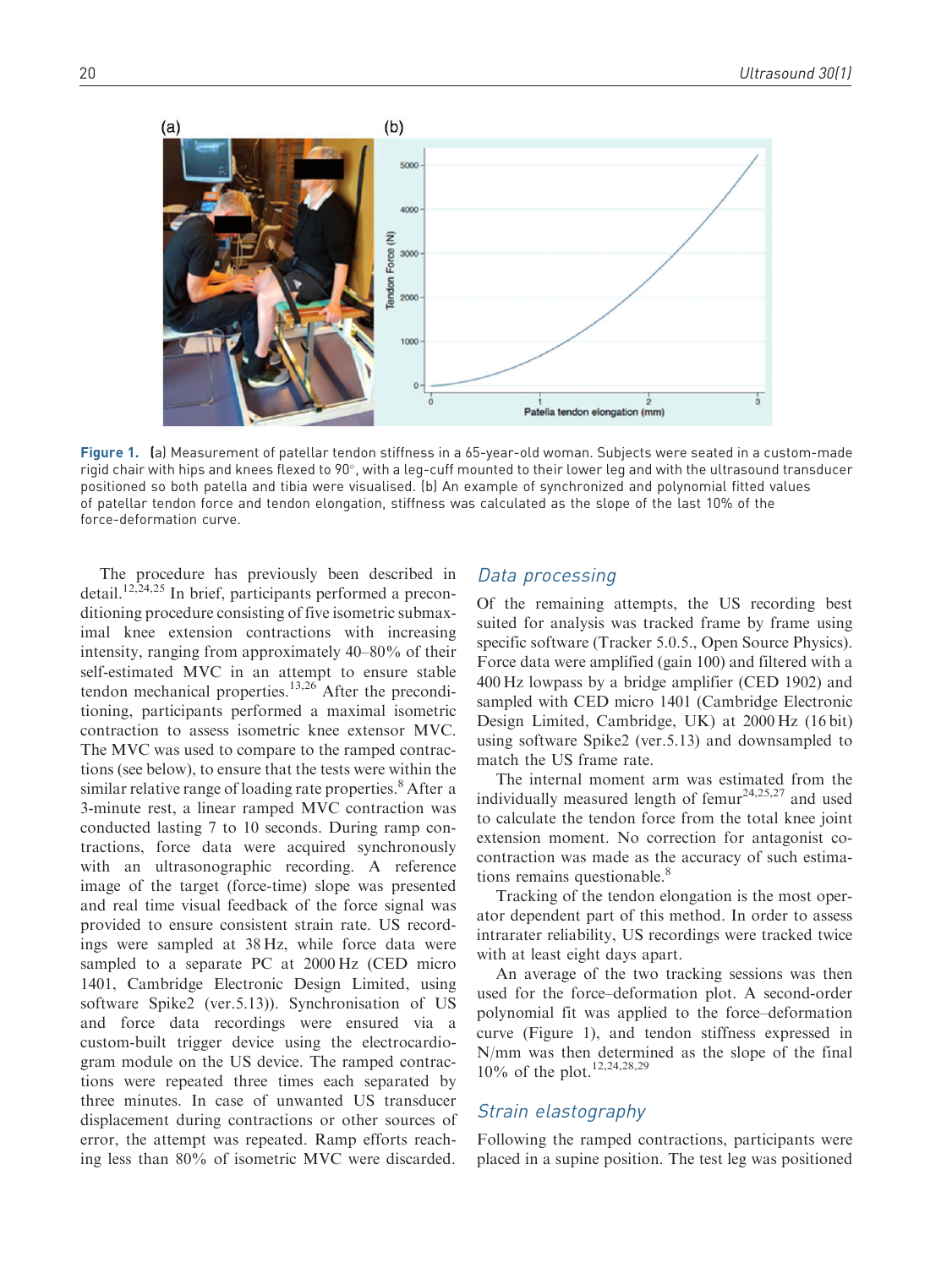with the hip and knee joint in a  $90^\circ$  flexion, supported by splints. SEL measurements were then performed with the same ultrasound equipment and transducer, following the manufacturer's recommendations for settings. This included a transducer movement rate of approximately 120 cycles/min, an axial smoothing of 3, a frequency of 10 and a soft/hard compression of 5.

SEL capturing was performed in the longitudinal plane in the centre of the patellar tendon. In order to minimize intraobserver variation and to avoid transient temporal fluctuations, our measurements were based on examination of two separated sets of three entire 20 seconds cine-loops rather than on single static images, as previously described.<sup>20</sup> To mimic a clinically relevant intrarater reliability, the first three scans were performed without removing the transducer from the skin, which was followed by two minutes rest (where the participant was allowed to move the leg) after which an additional three scans were performed and saved.

Tendon characteristics were assessed semiquantitatively using ratios to the subcutis tissue (ROI circle diameter  $= 2$  mm) and Hoffa's fat pad (ROI circle  $diameter = 6 mm$ ). Three ROIs were drawn midway between the femur and the tibia on the patellar tendon (ROI circle diameter  $= 2.8$  mm) (Figure 2).

The scale ranged from 0 to 60, with 0 being softest and 60 being stiffest.<sup>20,30</sup> Results were based on the mean of three cine-loops as recommended. $31$  A software incorporated quality control bar, displaying one to five green bars with five bars being the most acceptable, was used to evaluate the acceptable compression size, and data from 5 to 15 seconds of the 20-second

cycle were obtained, including only high-quality images (five green points on the quality bar) (Figure 2).

## Data processing

Assessments I and II, each containing three scans, were analysed with 14 days in between to ensure blinding in the assessment of the intrarater reliability of SEL image capturing. The results were reported in means. Different studies base their strain ratios on different equations.<sup>20</sup> In the current study, the strain ratio was calculated with the ROIs of the tendon as the numerator and the ROIs of the reference tissue as the denominator.

# **Statistics**

For concurrent validity, tendon stiffness was assessed on two different and somehow incomparable scales; N/ mm in the DBUS method, and a relative stiffness ratio scale ranging from 0 to 60 for the SEL. Therefore, correlations between the two different stiffness measures were analysed using Kendall's Tau-b. A value of one indicates that the pair of ranks is correlated and concordant, a value of minus one that they are correlated and discordant and a value around zero that the two methods are not correlated.<sup>32,33</sup>

The relative intrarater reliability of the tracking process in the DBUS method and of the SEL method using both reference tissues was evaluated using the intraclass correlation coefficient (ICC), two-way mixed effects model,<sup>34</sup> reflecting absolute agreement among ratings. Based on the 95% confidence interval (CI) of the ICC estimate, values below 0.5 indicate poor reliability,



Figure 2. Elastography of the patellar tendon including three measurement areas in the patellar tendon (red, blue and green circles) and one reference area (yellow circle) in Hoffa's fad pad with elastography characteristics (raw data/strain index) during the time of measurement. Quality bar in the top left corner.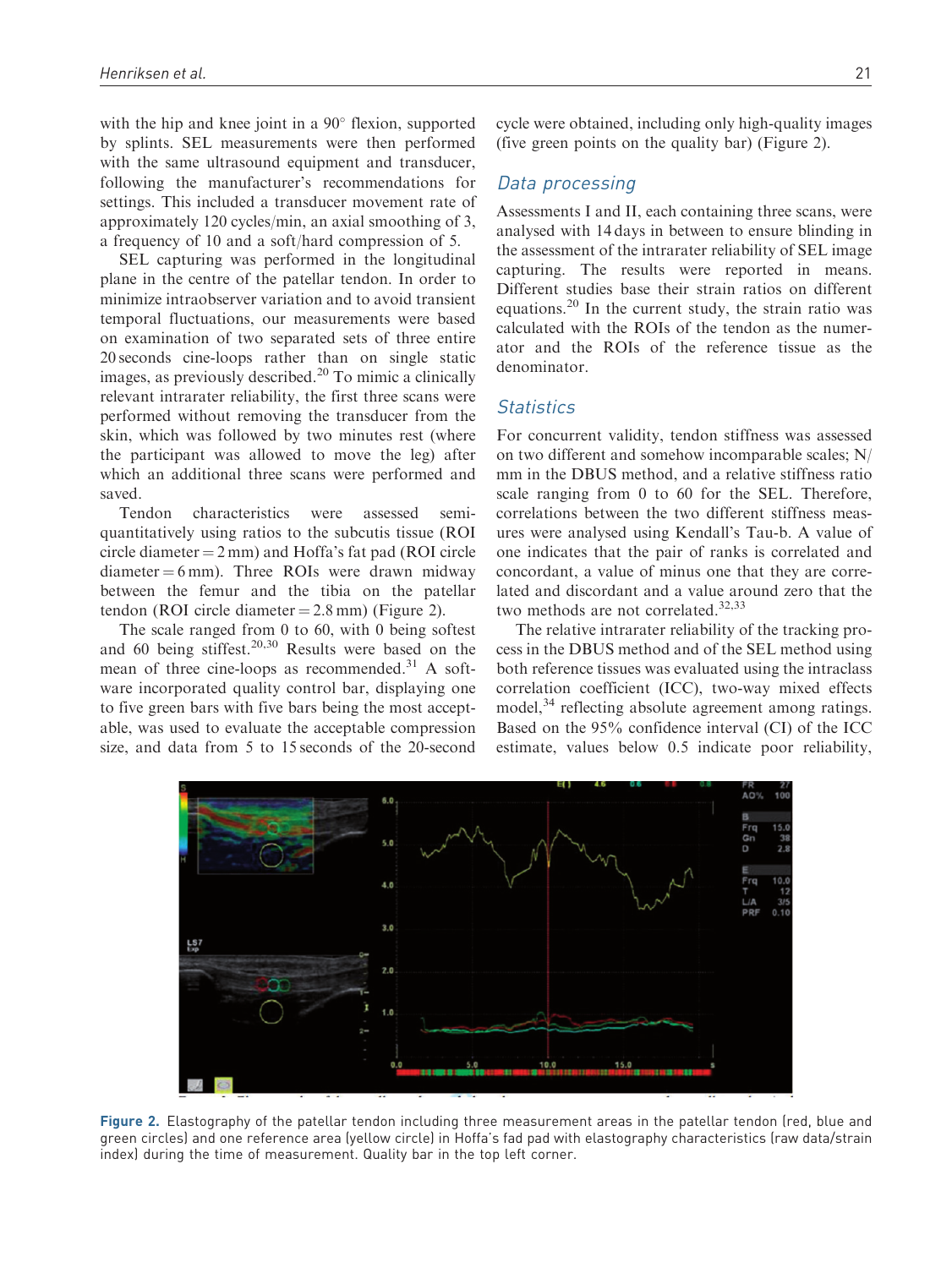greater than 0.9 indicate excellent reliability.<sup>34</sup> The absolute reliability, indicating how much dispersion and error the single measurement contains, is visualised by Bland–Altman plots with 95% limits of agreement.<sup>35</sup> A visual inspection of the Bland–Altman plots was made to check for funnel effects and systematic differences.<sup>36</sup> The absolute reliability was calculated using standard error of measurement (SEM) as the standard deviation (SD) of the mean differences between the two measurements divided by  $\sqrt{2}$ .<sup>37</sup> Also, minimum detectable change (MDC) was calculated as  $1.96 \times \sqrt{2} \times \text{SEM}^{37}$  Furthermore, relative SEM and MDC were calculated as a percentage of the average values from assessment I and assessment II in each method.

All statistical analyses were performed in STATA/ IC 16.0 (StataCorp. 2019, Stata Statistical Software: release 16, StataCorp. LLC, College Station, TX).

# Results

In total, 14 men and 6 women were included in the current study. It was a mixed population ranging from athletes to office workers, with wide variation in age, height and body mass index (BMI) (Table 1). Data

Table 1. Anthropometric data  $(n = 17, 11$  men and 6 women).

|               | Mean (SD)      | Range     |
|---------------|----------------|-----------|
| Age (years)   | 41.5 (14.8)    | $19 - 65$ |
| Height (cm)   | 175.0 (10.0)   | 152-188   |
| BMI $(kq/m2)$ | $23.4$ $(3.2)$ | $18 - 32$ |

Table 2. Strength and stiffness measurements  $(n = 17)$ .

|                                              | Mean (SD)       |
|----------------------------------------------|-----------------|
| Knee extensor MVC (Nm)                       | 191.6 (73.1)    |
| Patellar tendon<br>stiffness (N/mm)          | 3402.5 (1495.5) |
| SEL ratio (Hoffa's fat pad<br>as referencel* | 0.30(0.20)      |
| SEL ratio (subcutis as reference)*           | $0.29$ $(0.31)$ |

SEL: strain elastography; MVC: maximal voluntary contraction. \*Average of two separated assessments, each with three scans. from three men were excluded from the analysis because of a disproportionate fast rise of force in the beginning of the ultrasound recordings, which made later analyses impossible. The final sample used in the analysis comprised 17 patellar tendons from the dominant leg of the 17 participants.

# Concurrent validity

Mean MVC, patellar tendon stiffness and SEL stiffness ratios are presented in Table 2.

No correlation was found between assessments of patellar tendon stiffness with the DBUS and the SEL method, irrespective of reference tissue used in the SEL (Figure 3). Kendall's Tau-b was  $-0.01$  (p = 1.00) with Hoffa's fat pad as reference tissue, and  $0.04$  ( $p = 0.87$ ) with subcutis as reference tissue (Figure 3).

## Intrarater reliability

The relative reliability was good to excellent  $(ICC = 0.95, 95\% CI: 0.85-0.98)$  for tracking of tendon elongation on the ultrasound recordings (Table 3). Also, good to excellent reliability/agreement was observed in the SEL both with Hoffa's fat pad as reference tissue (ICC = 0.95, 95% CI: 0.86–0.98) and with subcutis as reference tissue (ICC =  $0.94$ ,  $95\%$  CI: 0.82–0.98) (Table 3).

The Bland–Altman plots did not show any funnel effects, meaning that the difference between the pair of measurements did not increase systematically with increasing mean size (Figure 4).

No significant difference was found between assessments I and II (Table 3). For tracking of the tendon elongation in the DBUS method, SEM and MDC were low, meaning small measurement error. In the SEL, SEM and MDC were large, especially with subcutis as reference tissue (Table 3).

# **Discussion**

No correlation was found between the DBUS and the SEL method, indicating that the two methods are not comparable (i.e. no concurrent validity). The intrarater reliability was good to excellent in both the DBUS and the SEL method, irrespective of reference tissue. The absolute reliability was high for the DBUS method, but low for the SEL, i.e. SEM and MDC were large, especially with subcutis as reference tissue.

## Concurrent validity

No concurrent validity for the DBUS method and the SEL method was found. This could be explained by the differences in test conditions of the tendons and the difference of tendon parts (a part of or the whole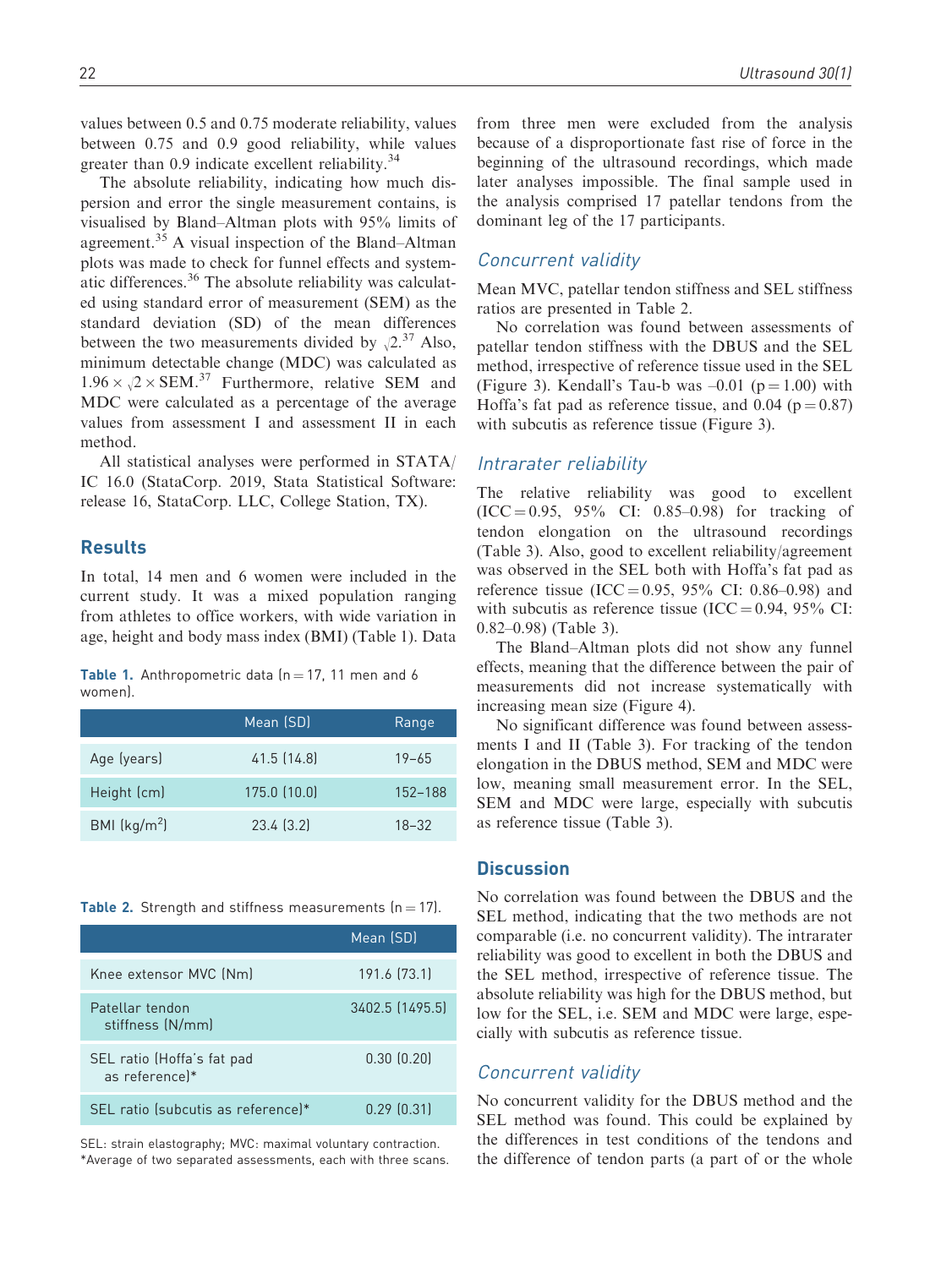

Figure 3. Scatterplot showing no immediate correlation between the DBUS method and the SEL method. Inserted are the Kendall's Tau-b values confirming that no correlation or concordance existed.

tendon) being tested. The DBUS method represents a stiffness value for the whole tendon structure obtained during a dynamic condition near maximal force and elongation, while the SEL is suggested to represent the stiffness relative to a reference tissue in a specific part of the patellar tendon during a passive condition. Also, in the SEL, differences in stiffness ratios could be due to differences in the stiffness of the reference tissues and not in the tendon stiffness per se.

The mean MVC and stiffness values for the DBUS method obtained in the current study are comparable with other studies applying this method.<sup>24,38-40</sup> As expected, the observed MVC and stiffness values had a relatively large variation due to participant heterogeneity. In the current study, the recommendations concerning the DBUS method given by Seynnes et al. were followed<sup>8</sup>; however, technical challenges remain. No correction for tendon deformation due to passive motion was done, even though it was recommended in earlier studies.<sup>25,28</sup> The reason was that present pilot-attempts with a goniometer (Biometrics Ltd, UK) revealed maximally  $3^\circ$  change in the knee joint angle during contractile efforts. Since recent studies have established that correction is not necessary when knee joint movement is minimal, and since both the tibia and the patella movement were tracked in the present study, joint angle corrections were omitted.<sup>5,12,24</sup>

Another reason for the absent concurrent validity may be the relatively large measurement error found in the SEL method. The SEL results seem more challenging to compare with other studies, since there is considerable inconsistency in the reported stiffness

ratios due to choice of reference tissue, measurement location, population type, calculation methods, testing positions, size of ROIs and US-equipment.<sup>18–20</sup> Using Hoffa's fat pad as reference tissue, the present study found a mean stiffness ratio of 0.30 in healthy adults (middle tendon part, passive  $90^\circ$  knee–joint flexion). This is lower than reported in a mixed group of athletes and controls, where the stiffness ratio was 0.55 (proximal tendon part, passive  $20-30^\circ$  knee–joint flexion),  $^{16}$ and much lower than in healthy adults, where a ratio of 1.50 was found (proximal tendon part, passive 30 knee–joint flexion). $15$ 

Using subcutis as reference tissue, the current study found a mean stiffness ratio of 0.29 in healthy adults (middle tendon part, passive  $90^\circ$  knee–joint flexion). Also this ratio is somewhat lower than what was found for the non-operated leg in a group of patients who had undergone anterior cruciate ligament reconstruction, where the stiffness ratio was 0.42 (middle tendon part, passive  $30^{\circ}$  knee–joint flexion),<sup>17</sup> and much lower than reported in healthy adults, where a stiffness ratio of 4.38 was found (middle tendon part, passive  $30^{\circ}$  knee–joint flexion).<sup>14</sup>

As mentioned above, this inconsistency in the SEL results relates partly to methodological differences. For instance, some studies use the ROIs of the tendon as the denominator, while others as the numerator (as in the current study) when calculating stiffness ratio. $20$ The calculation method is not clearly stated in the study by Porta et al. reporting remarkably high stiffness ratio values, but if the ROIs of the tendon are used in the denominator, it would potentially explain the large difference in stiffness ratio compared with the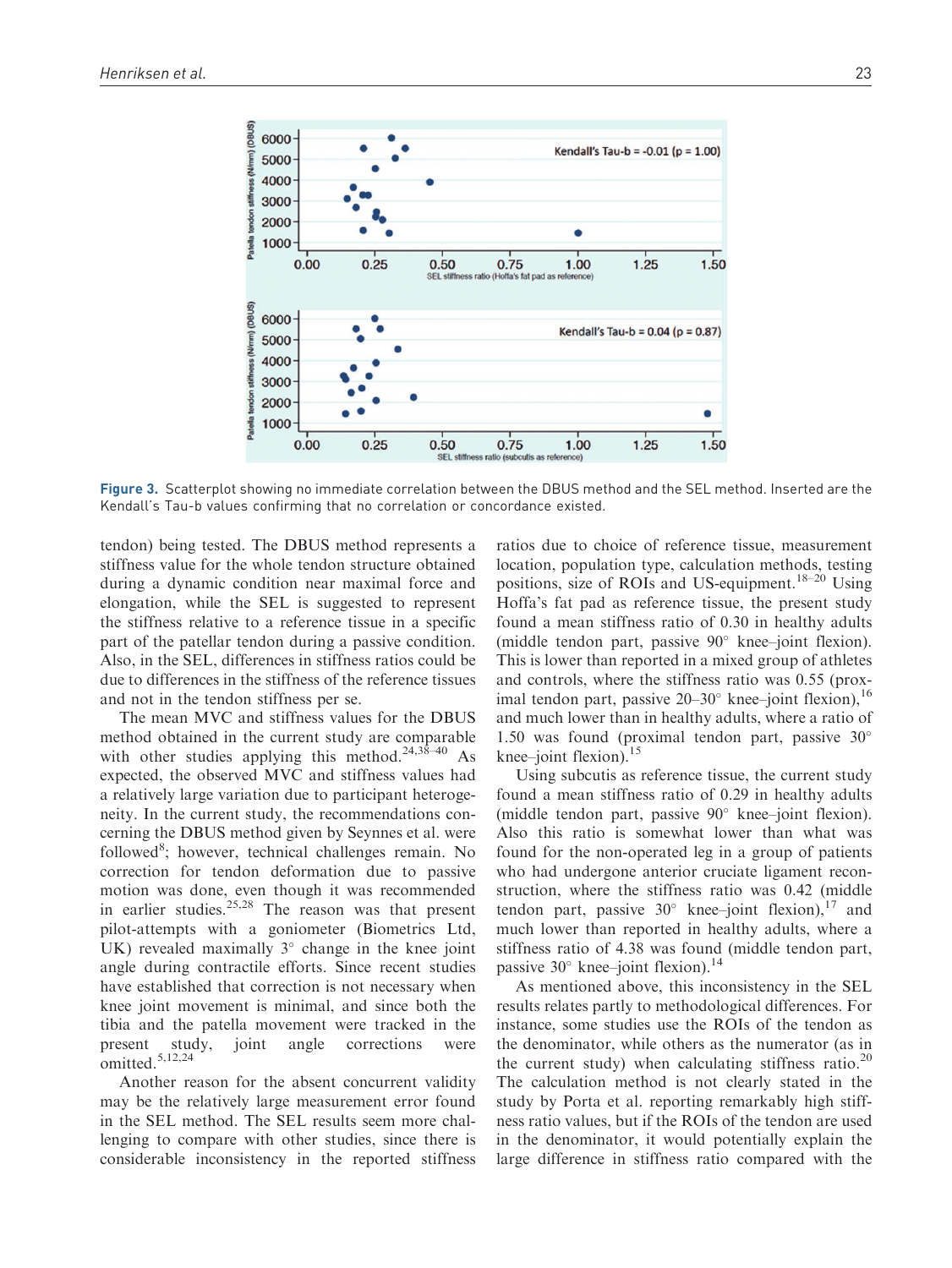| Ś                             |             |
|-------------------------------|-------------|
|                               |             |
| ī                             |             |
| .<br>-<br>-<br>-<br>.         |             |
|                               |             |
| i<br>J                        |             |
| DI ICI<br>)                   |             |
| )<br>]<br>]<br>$\frac{1}{1}$  |             |
| Ś                             |             |
| 1+22                          |             |
| ì<br>i                        |             |
|                               |             |
| י<br>נ                        |             |
| S<br>s<br>Z                   |             |
|                               |             |
| --------                      |             |
|                               |             |
|                               |             |
| mometer and K-m<br>ĺ          |             |
|                               |             |
|                               |             |
|                               |             |
| יהמווה ה                      |             |
|                               |             |
|                               |             |
| Í                             |             |
| $\bar{c}$<br>į<br>7<br>l<br>S |             |
| ţ                             |             |
| l<br>$\overline{\phantom{a}}$ |             |
|                               |             |
| ļ                             |             |
| ţ                             |             |
| :<br>;<br>-<br>-<br>-         |             |
| $\overline{\phantom{a}}$<br>l | t<br>l<br>l |
| ۲<br>سا<br>1<br>١             |             |
| $+ 100 - 100 +$               |             |
| نة<br>م                       |             |
|                               | l<br>l      |
|                               | l<br>ׇ֚֬֡֡  |

|                                                                                                                                                                                                                                                                                              | Assessment I,<br>mean (SD) | Assessment II,<br>mean (SD) | assessment I-II,<br>mean (95% CI)<br>Difference. | Paired T-test<br>(p-value) | ICC (95% CI)              | SEM [relative]    | MDC (relative)    |
|----------------------------------------------------------------------------------------------------------------------------------------------------------------------------------------------------------------------------------------------------------------------------------------------|----------------------------|-----------------------------|--------------------------------------------------|----------------------------|---------------------------|-------------------|-------------------|
| elongation [DBUS]<br>Maximal tendon                                                                                                                                                                                                                                                          | 4.10 [1.03]                | (50)<br>4.07 [1             | $0.02$ (-0.23 to 0.27)                           | 0.857                      | $0.95$ $(0.85$ to $0.98$  | $0.04$ mm $(1\%)$ | $0.11$ mm $(3\%)$ |
| SEL Hoffa                                                                                                                                                                                                                                                                                    | 0.31(0.20)                 | 0.29(0.20)                  | $0.02$ $[-0.03$ to $0.06]$                       | 0.462                      | $0.95$ $(0.86$ to $0.98$  | $0.06$ $(20\%)$   | $0.18 [60\%]$     |
| SEL Subcutis                                                                                                                                                                                                                                                                                 | $0.29$ $(0.39)$            | 0.29(0.24)                  | $0.00$ $(-0.85$ to $0.81)$                       | 0.968                      | $0.94$ $(0.82$ to $0.98)$ | 0.12(41%)         | 0.32 [110%]       |
| ICC (95% CI): intraclass correlation coefficient with 95% confidence interval; SEM: standard error of measurement; MDC: minimal detectable change; DBUS: dynamometer and B-mode<br>ultraconorranby: SEL strain elastography: relative — perceptage of meap of assessment l'and assessment ll |                            |                             |                                                  |                            |                           |                   |                   |

 $\dot{=}$ ultrasonography; SEL: strain elastography; relative ¼ percentage of mean of assessment I and assessment II. n d<br>Ta n<br>T 5 near 5 abe Ī apny; ā e läs  $\frac{1}{10}$ 5 i<br>P apny; inau JOSE Ë

current study (4.38 vs. 0.29). Calculating the reciprocal value of 4.38 reported by Porta et al. actually results in a ratio of  $0.23$ ,<sup>14</sup> similar to the current findings. Still, previous reported SEL values show some variation, which could be due to different testing positions. In the present study, knee joints were placed in  $90^\circ$  flexion, while previous studies used 20 or  $30^\circ$  knee flexion.<sup>14–17</sup> Moreover, different tendon parts are examined across studies, and while the current study examined the middle tendon part, others examined the proximal tendon part.15,16 Both stiffness ratio and reproducibility are influenced by the selected measurement placement.<sup>16,18,19</sup> Furthermore, the selected size of the ROIs is not uniform in all studies. Finally, different US devices were applied across studies, which makes it difficult to compare results, due to the different algorithms used by different manufacturers.<sup>19,20</sup>

All DBUS measurements were performed by the same researcher (PH), and the SEL measurements and analyses were performed by an experienced radiographer (KB), and repeated trackings and measurements of SEL were analysed blinded with 8–14 days in between. The DBUS and the SEL method were applied in one session in the same order for all participants, with standardized procedures and minimized risk of diurnal variation in tendon stiffness due to for instance variations in water content of the tendon. 2

# **Reliability**

In the current study, ICC was good to excellent in the most operator dependent part of the DBUS method, which is tracking of the tendon elongation from the US recording. Also the absolute reliability was high when tracking the tendon elongation, i.e. both SEM and MDC was small. Other studies report a moderate interrater reliability, $13$  and also a satisfactory inter-session and between-day reproducibility.<sup>12</sup> Thus, the present data add to the notion that the DBUS method is reliable.<sup>8,12</sup>

Good to excellent intrarater reliability for the SEL method was observed, irrespective of reference tissue. This is in line with one of the previous studies. $14$  In contrast, two other studies reported only poor to fair intrarater reliability looking at the middle tendon part with the knee in a 30° flexion position, with Hoffa's fat pad as reference tissue. They further concluded that the reliability was highly dependent on operator experience.<sup>18,19</sup> A very experienced radiographer (KB) conducted the SEL measurements in the present study, which may explain the high relative reliability observed. Also, the heterogeneity of the current population may have made it easier to discriminate between participants and therefore increase the ICC in the present study. Furthermore, given that the sample size of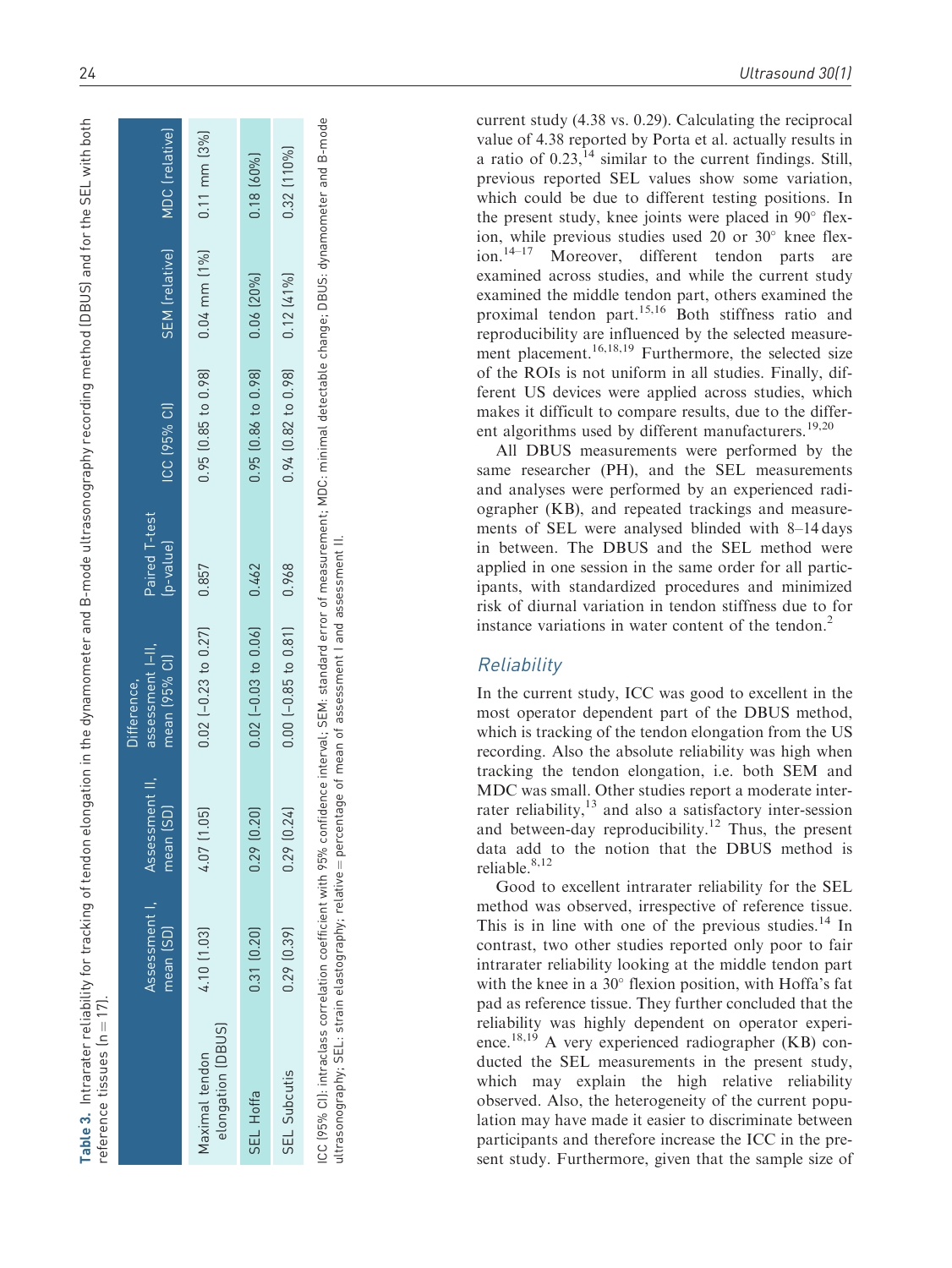

Figure 4. Bland-Altman plots with 95% limits of agreement for the tracking process using the dynamometer and B-mode ultrasonography recording method (DBUS) and for the stiffness ratios obtained in the SEL method, using either Hoffa's fat pad or subcutis as reference tissues. The dark green horizontal line (intersecting zero at the y-axis) indicates perfect agreement, whereas the purple horizontal line represents the observed mean difference. The closer the purple line is to the dark green line the less disagreement between tracking one and two, resp. assessment one and two.

this study was modest and heterogeneous, the sample may not be representative of the population in the entire age span and level of physical activity. The absolute reliability of SEL was poor when using both reference tissues, but based on the current results Hoffa's fat pad seems superior as reference tissue, as it resulted in lower SEM and MDC compared with subcutis as reference tissue. As displayed in the Bland–Altman plots, an outlier was noticed for the SEL measurements. Removing the outlier from the analyses did not affect the concurrent validity noticeably, but did result in a lower ICC (poor to excellent) for the SEL method. The poor absolute reliability calls for caution when using SEL stiffness ratios to monitor difference in stiffness on an individual level in healthy people.

## Conclusion

In the current study, no concurrent validity was found for the DBUS and the SEL method when measuring

tendon stiffness, advocating that the two methods do not measure the same tendon properties. The relative intrarater reliability was good to excellent when tracking the tendon elongation in the DBUS method, and the small SEM and MDC values indicate a high absolute reliability. With SEL, a good to excellent relative intrarater reliability was seen, but very high SEM and MDC values indicate a low absolute reliability. Therefore, the SEL method may not be recommended for tracking differences in patellar tendon stiffness in healthy individuals. Using Hoffa's fat pad as reference tissue during SEL on the patellar tendon seems preferable, but future research is needed to confirm this.

#### Ethics Approval

The experimental protocol was approved by The Regional Scientific Ethics Committee for Southern Denmark (jnr. S-20170052 HJD/csf) and the study was reported to the Danish Data Protection Agency.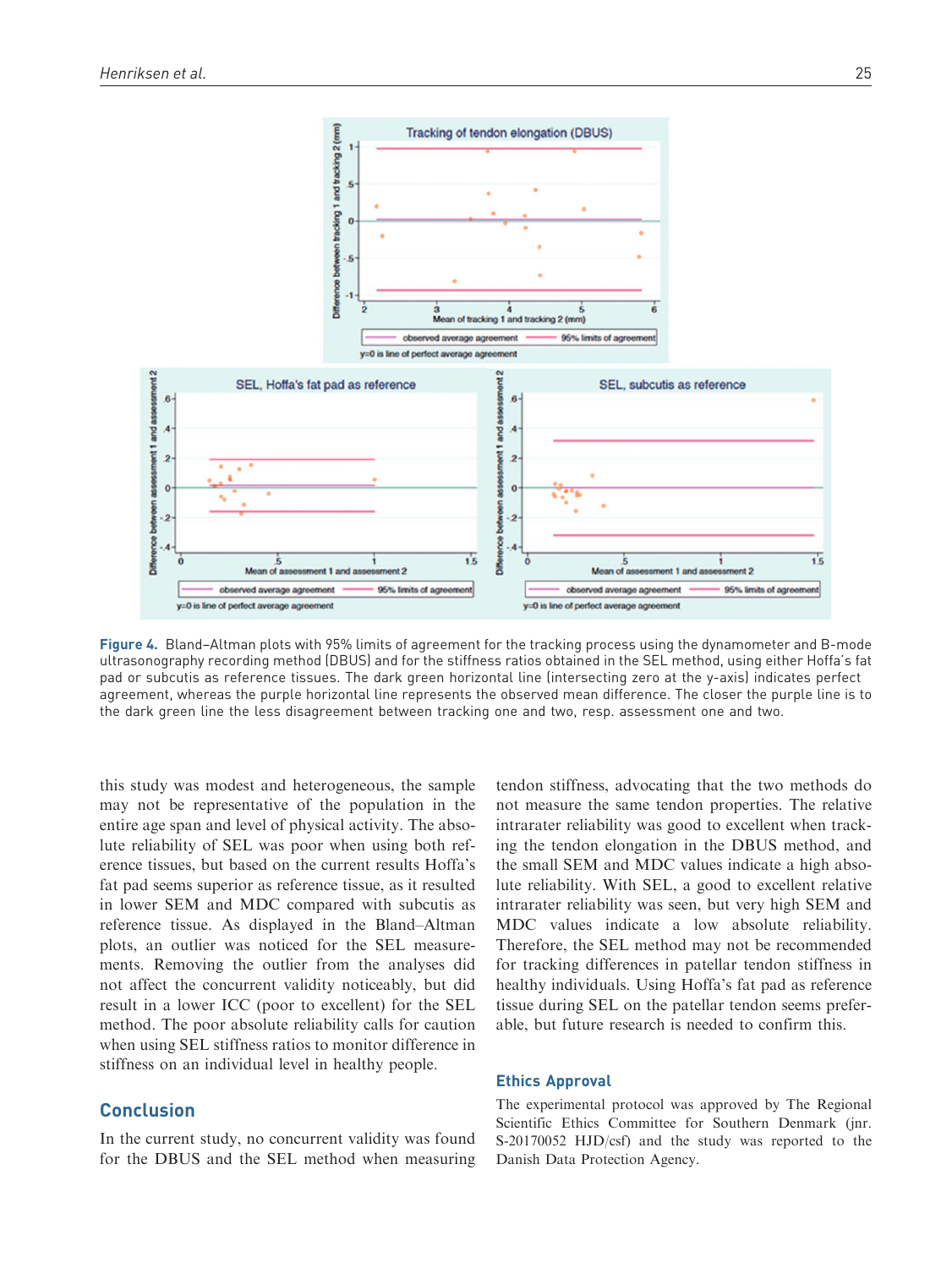## Declaration of conflicting interests

The author(s) declared no potential conflicts of interest with respect to the research, authorship, and/or publication of this article.

## Funding

The author(s) disclosed receipt of the following financial support for the research, authorship, and/or publication of this article: This study was supported by the UCL University College, Odense, Denmark.

## Guarantor

PH.

### Contributorship

All authors contributed to the study conception, design and data interpretation. Data collection and analysis was performed by PH, KB and TJ. All authors edited, reviewed and approved the final version of the manuscript.

## ORCID iD

P Henriksen D https://orcid.org/0000-0002-7706-7137

#### Acknowledgments

The authors would like to thank the engineers Henrik Baare Olsen and Tue Skallgård at the Department of Sports Science and Clinical Biomechanics, University of Southern Denmark for direct technical assistance.

### References

- 1. Biewener AA and Roberts TJ. Muscle and tendon contributions to force, work, and elastic energy savings: a comparative perspective. Exerc Sport Sci Rev 2000; 28: 99–107.
- 2. Magnusson SP, Narici MV, Maganaris CN, et al. Human tendon behaviour and adaptation, in vivo. J Physiol 2008; 586: 71–81.
- 3. Svensson RB, Heinemeier KM, Couppé C, et al. Effect of aging and exercise on the tendon. J Appl Physiol (Bethesda, MD: 1985) 2016; 121: 1237–1246.
- 4. Eriksen CS, Henkel C, Svensson RB, et al. Lower tendon stiffness in very old compared to old individuals is unaffected by short term resistance training of skeletal muscle. J Appl Physiol (Bethesda, MD: 1985) 2018; 125: 205–214.
- 5. Reeves ND, Maganaris CN and Narici MV. Effect of strength training on human patella tendon mechanical properties of older individuals. J Physiol 2003; 548: 971–981.
- 6. Bohm S, Mersmann F and Arampatzis A. Human tendon adaptation in response to mechanical loading: a systematic review and meta-analysis of exercise intervention studies on healthy adults. Sports Med - Open 2015; 1: 7.
- 7. Bojsen-Møller J, Magnusson SP, Rasmussen LR, et al. Muscle performance during maximal isometric and dynamic contractions is influenced by the stiffness of the tendinous structures. J Appl Physiol (Bethesda, MD: 1985) 2005; 99: 986–994.
- 8. Seynnes OR, Bojsen-Moller J, Albracht K, et al. Ultrasound-based testing of tendon mechanical properties: a critical evaluation. J Appl Physiol (Bethesda, MD: 1985) 2015; 118: 133–141.
- 9. Ellison M, Kobayashi H, Delaney F, et al. Feasibility and repeatability for in vivo measurements of stiffness gradients in the canine gastrocnemius tendon using an acoustoelastic strain gauge. Vet Radiol Ultrasound 2013; 54: 548–554.
- 10. Cavanagh PR and Komi PV. Electromechanical delay in human skeletal muscle under concentric and eccentric contractions. Eur J Appl Physiol Occup Physiol 1979; 42: 159–163.
- 11. Grosset JF, Piscione J, Lambertz D, et al. Paired changes in electromechanical delay and musculo-tendinous stiffness after endurance or plyometric training. Eur J Appl Physiol 2009; 105: 131–139.
- 12. Hansen P, Bojsen-Moller J, Aagaard P, et al. Mechanical properties of the human patellar tendon, in vivo. Clin Biomech (Bristol, Avon) 2006; 21: 54–58.
- 13. Schulze F, Mersmann F, Bohm S, et al. A wide number of trials is required to achieve acceptable reliability for measurement patellar tendon elongation in vivo. Gait Posture 2012; 35: 334–338.
- 14. Porta F, Damjanov N, Galluccio F, et al. Ultrasound elastography is a reproducible and feasible tool for the evaluation of the patellar tendon in healthy subjects. Int J Rheum Dis 2014; 17: 762–766.
- 15. Berko NS, Mehta AK, Levin TL, et al. Effect of knee position on the ultrasound elastography appearance of the patellar tendon. Clin Radiol 2015; 70: 1083–1086.
- 16. Ozcan AN, Tan S, Tangal NG, et al. Real-time sonoelastography of the patellar and quadriceps tendons: pattern description in professional athletes and healthy volunteers. Med Ultrason 2016; 18: 299–304.
- 17. Akkaya S, Akkaya N, Agladioglu K, et al. Real-time elastography of patellar tendon in patients with autograft bone-tendon-bone anterior cruciate ligament reconstruction. Arch Orthop Trauma Surg 2016; 136: 837–842.
- 18. Dickson DM, Fawole HO, Newcombe L, et al. Reliability of ultrasound strain elastography in the assessment of the quadriceps and patellar tendon in healthy adults. Ultrasound 2019; 27: 252-261.
- 19. Dickson DM, Fawole HO, Hendry GJ, et al. Intermachine variation of ultrasound strain elastographic measures of the quadriceps and patellar tendons in healthy participants: implications for clinical practice. J Ultrasound Med 2020; 39: 1343–1353.
- 20. Brage K, Hjarbaek J, Kjaer P, et al. Ultrasonic strain elastography for detecting abnormalities in the supraspinatus tendon: an intra- and inter-rater reliability study. BMJ Open 2019; 9: e027725.
- 21. Brage K, Hjarbaek J, Boyle E, et al. Discriminative and convergent validity of strain elastography for detecting tendinopathy within the supraspinatus tendon: a crosssectional study. JSES Int 2020; 4: 310–317.
- 22. Ophir J, Alam SK, Garra B, et al. Elastography: ultrasonic estimation and imaging of the elastic properties of tissues. Proc Inst Mech Eng H 1999; 213: 203–233.